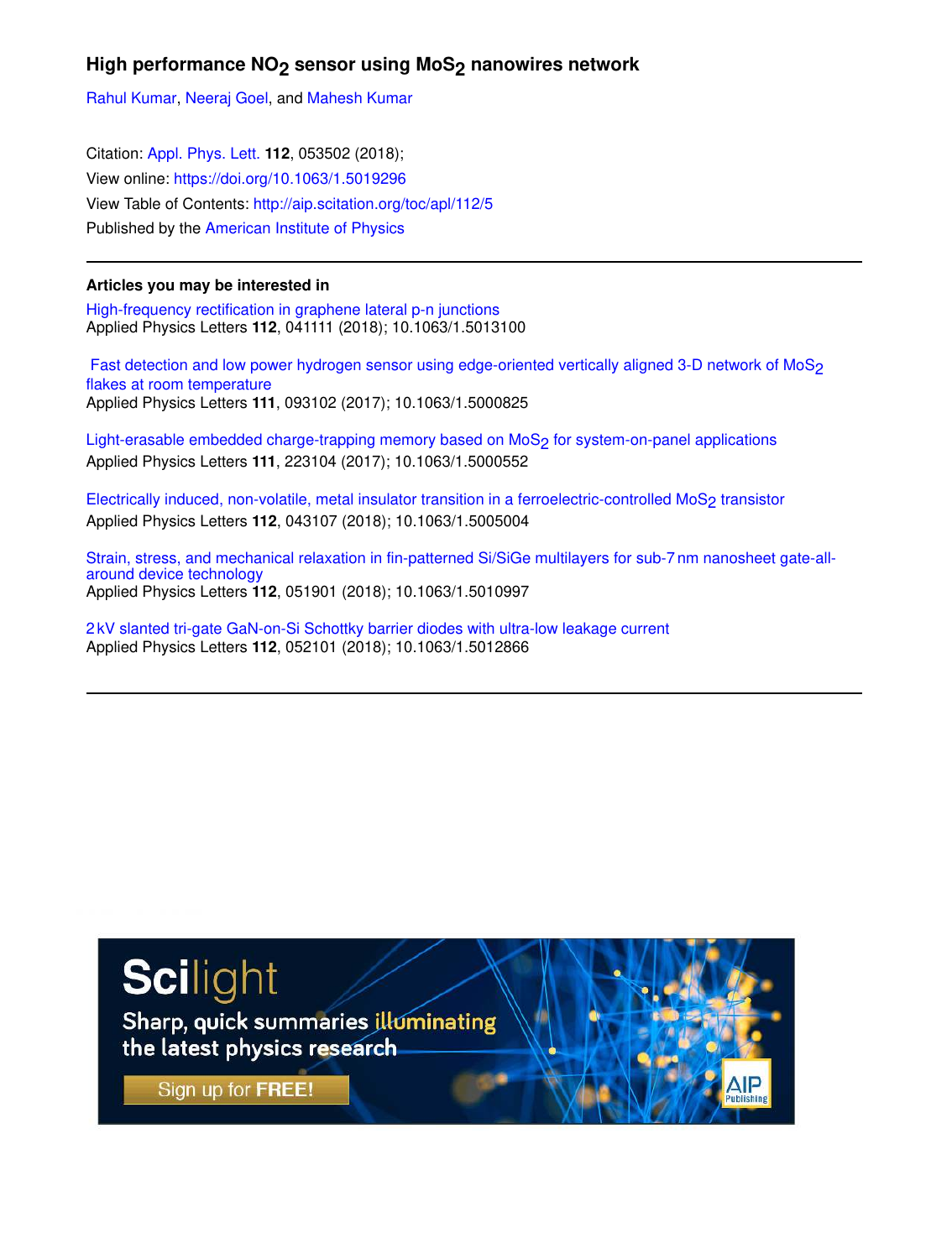

## High performance  $NO<sub>2</sub>$  sensor using  $Mo<sub>2</sub>$  nanowires network

Rahul Kumar, Neeraj Goel, and Mahesh Kumar<sup>a)</sup>

Department of Electrical Engineering, Indian Institute of Technology Jodhpur, Jodhpur 342011, India

(Received 13 December 2017; accepted 17 January 2018; published online 31 January 2018)

We report on a high-performance  $NO_2$  sensor based on a one dimensional  $Mo_2$  nanowire (NW) network. The  $M_0S_2$  NW network was synthesized using chemical transport reaction through controlled turbulent vapor flow. The crystal structure and surface morphology of  $MoS<sub>2</sub> NWs$  were confirmed by X-ray diffraction, Raman spectroscopy, X-ray photoelectron spectroscopy, and scanning electron microscopy. Further, the sensing behavior of the nanowires was investigated at different temperatures for various concentrations of  $NO<sub>2</sub>$  and the sensor exhibited about 2-fold enhanced sensitivity with a low detection limit of 4.6 ppb for  $NO<sub>2</sub>$  at 60 °C compared to sensitivity at room temperature. Moreover, it showed a fast response (16s) with complete recovery (172s) at  $60^{\circ}$ C, while sensitivity of the device was decreased at 120 °C. The efficient sensing with reliable selectivity toward  $NO<sub>2</sub>$  of the nanowires is attributed to a combination of abundant active edge sites along with a large surface area and tuning of the potential barrier at the intersections of nanowires during adsorption/desorption of gas molecules. Published by AIP Publishing. https://doi.org/10.1063/1.5019296

The ever increasing industrialization has resulted in raising the concentration of toxic gases in the environment at an alarming rate. Among these gases,  $NO<sub>2</sub>$  is one of the most common air pollutants which is hazardous for human health even at a level greater than 1 ppm.<sup>1</sup> Therefore, its detection is an absolute necessity for a healthy ambience. In recent years, two dimensional (2D) material based gas sensors have received considerable attention for monitoring  $NO<sub>2</sub>$  due to their large surface to volume ratio, uncomplicated gas sensing mechanism, and outstanding electronic properties.

2D  $MoS<sub>2</sub>$  has been greatly admired for its potential applications in gas sensing because of its distinctive physical, chemical, and electronic properties.<sup>2–5</sup>  $MoS<sub>2</sub>$  is a layered material consisting of hexagonally packed Mo atoms in a layer sandwiched between two sulfur atom layers (S-Mo-S) and each layer held together by van der Waals force.<sup>6</sup> The  $MoS<sub>2</sub>$  nanostructure analogous to the graphene nanosheet has opened new avenues to synthesize nanotubes, nanowires (NWs), and vertically or horizontally aligned  $MoS<sub>2</sub>$  flakes using the simple fabrication process for desired device applications.<sup>7-9</sup> For sensing applications, surface topology of the  $MoS<sub>2</sub>$  showed the crucial role in enhancing the sensing performance by providing more reactive sites. For instance, vertically aligned  $MoS<sub>2</sub>$  showed about a five times higher response to  $NO_2$  compared to horizontally aligned  $MoS_2$ . The sensitive edges of the atomically scaled surface structure of  $MoS<sub>2</sub>$  provide more reactive sites for gas absorption. Therefore, even the minute traces of  $NO<sub>2</sub>$  can be detected by using the nanostructures with exposed edges. However, the slow response and recovery kinetics obstruct the use of these nanostructures for practical gas sensing applications. In addition, most fascinating 2D graphene has attracted much attention in chemical sensing in recent years, and Wang et al. reported a review on the graphene based sensor for toxic and combustible gases as well as vapor of volatile organic compounds.<sup>10</sup> On the other hand, Kadhim et al. demonstrated a room temperature (RT) efficient hydrogen gas sensor with a power consumption of 65  $\mu$ W using Pd finger electrode contact on a glycerine added nanocrystalline  $SnO<sub>2</sub> film.<sup>11</sup>$ However, in recent years, one-dimensional (1D) nanostructures such as metal oxide nanowires, carbon nanotubes, and silicon nanowires have facilitated both the high response to analytes and the fast response as well as recovery kinetics.12–14 Recently, Saaedi and Yousefi reported that Na and K doped ZnO nanorods revealed high sensitivity with less response/recovery time to ethanol at its operating temperatures of  $280$  and  $300^{\circ}$ C, respectively, as compared to undoped ZnO nanorods.<sup>12</sup> However, single nanowire based devices are fabricated through expensive as well as timeconsuming sophisticated processes such as electron-beam lithography. Moreover, the resistance of the single nanowire based device can be varied due to the different diameter of the distinct nanowire, while the averaging effect in the nanowire network facilitates a simple fabrication procedure with reproducible results. In this context, we can conclude that the one dimensional nanowire (NW) network could be highly useful for efficient sensing.

In this work, we synthesized  $MoS<sub>2</sub>$  nanowires under the kinetics conditions by the conventional chemical vapor deposition (CVD) process. As a proof of concept application, we investigated the sensing behavior of  $MoS<sub>2</sub> NWs$  to different ppm concentrations of  $NO<sub>2</sub>$  at room temperature, 60 °C, and  $120^{\circ}$ C.

Large area  $MoS<sub>2</sub> NWs$  were grown using  $MoO<sub>3</sub>$  and sulfur as precursors by the conventional CVD technique. The substrate was placed in an inclined position near  $(2 \text{ cm})$  the downstream on one side of the alumina boat which has  $0.03$  g of  $MoO<sub>3</sub>$  while covering the other side of the boat. This typical arrangement was made for a turbulent flow regime, resulting in the formation of  $MoS<sub>2</sub> NW$ s. Due to turbulent gas flow, the  $MoS<sub>2</sub>$  NWs were grown under the kinetic conditions and the conventional thermodynamics do not play any significant role. The temperatures of the regions a) Author to whom correspondence should be addressed: mkumar@iitj.ac.in containing  $MoO<sub>3</sub>$  and sulfur were raised up to  $900 °C$  and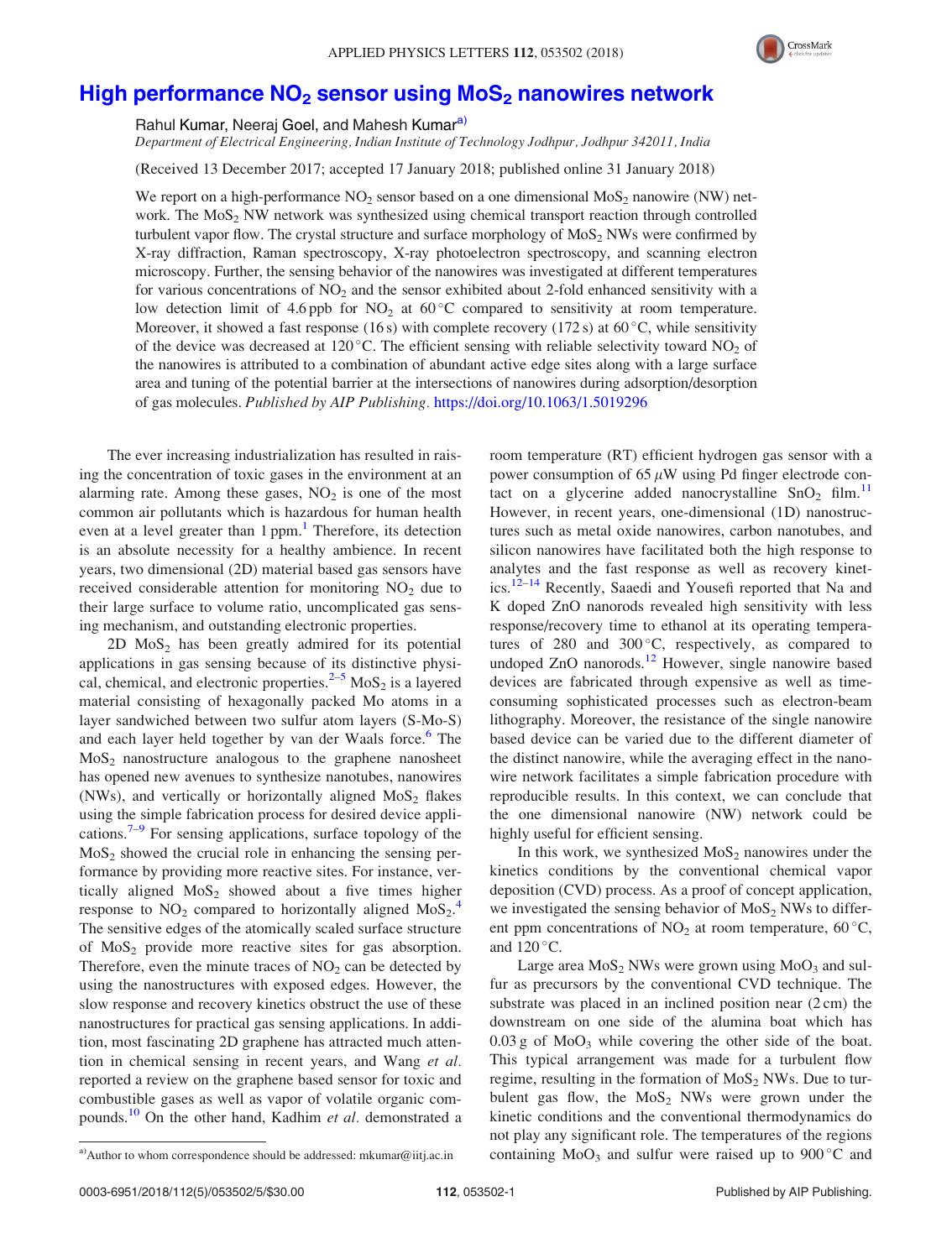200 °C, respectively, and the Ar flow was kept at 95 sccm at atmospheric pressure for an hour. The  $MoS<sub>2</sub>$  structure and surface morphology were characterized by Raman spectroscopy (Renishaw single monochromator equipped with a CCD), X-Ray diffractometry (Bruker D8 advanced diffractometer), X-ray photoelectron spectroscopic (Scienta Omicron, Germany) measurement using a monochromatized Al  $K_{\alpha}$ (1486.7 eV) radiation source, and SEM (EVO 18 Zeiss with an accelerating voltage of  $20 \text{kV}$ ). The sensor's temperature was raised by using an external heating filament, and a change in relative resistance of the device at 1.5 V in the gas environment was measured using a Keithley 4200 semiconductor characterization system.

The  $MoS<sub>2</sub> NWs$  grown under the kinetic conditions through turbulent flow using CVD have also been revealed in the previous reports. $15,16$  However, density of nanowires on the large substrate was less in all reports. Here, high density nanowires (with the diameter from nanometres to several micrometres) as well as vertical oriented triangular shaped flakes of  $MoS<sub>2</sub>$  formed the 3D network, as shown in Figs.  $1(a)$  and  $1(b)$ .

To examine the alignment and confirmation of CVD grown  $MoS<sub>2</sub> NWs$  on the insulating substrate, we used X-ray diffraction (XRD) assessment. The XRD pattern showed the different peaks corresponding to the crystal plane of 2H- $MoS<sub>2</sub> (MoS<sub>2</sub> JCPDS # 37–1492) with another peak at 33<sup>°</sup>$ corresponding to the Si substrate [Fig.  $1(c)$ ]. The high peak intensity of the (100) plane indicates exposed edge sites of  $MoS<sub>2</sub>$  compared to the low peak intensity of the (200) plane (exposed basal plane). $4,17$  Further, the alignment and crystallinity of the  $MoS<sub>2</sub>$  nanowire were confirmed by Raman spectroscopy. Two Raman modes  $E_{2g}^{1}$  (in-plane vibration) and  $A_{1g}$  (out-of-plane vibration) are located at  $\sim$ 380 and  $\sim$ 405 cm<sup>-1</sup>, respectively [Fig. 1(d)]. The intensity ratio  $E_{2g}^{1}/$  $A_{1g}$  of 0.39 indicates exposed abundant edge sites compared to the basal plane and is in good agreement with the previous

report on exposed edges of  $2H-MoS_2$ .<sup>4,18</sup> In addition, the  $MoS<sub>2</sub> NW$  network was also characterized using XPS to confirm and determine the elemental and chemical composition. From the survey spectrum [Fig.  $2(c)$ ], two additional distinctive peaks corresponding to C 1s and O 1s with Mo 3d and S 2p are observed, which is a signature of the presence of oxygen and carbon on the active exposed edge sites of nanowires.<sup>19</sup> Further, deconvolution of the high resolution peaks of Mo 3d and S 2p showed that the doublet at 229.1 and 232.2 eV corresponds to Mo  $3d_{5/2}$  and Mo  $3d_{3/2}$  and another doublet at 161.9 and 163.0 eV is related to S 2  $p_{3/2}$  and S 2  $p_{1/2}$ , respectively [Figs. 2(a) and 2(b)]. Moreover, one peak corresponding to S 2s (an indication of multiple chemical states of sulfur) is located at 226.3 eV. These values and shapes of the peaks are consistent with CVD grown 2H- $MoS<sub>2</sub>$ .<sup>20</sup>

To assess the potential of  $MoS<sub>2</sub> NWs$  in gas sensing, we fabricated the chemiresistor after depositing two Au/Cr (200/ 5 nm) electrodes with  $100 \mu m$  distance between both using shadow mask [schematic of the sensor, Fig. 2(d)]. Afterward, we investigated the sensing behavior of the device for 1, 2, 3, and 5 ppm  $NO_2$  at room temperature, 60 °C, and 120 °C. The dynamic relative response  $[\Delta R/R_0 = (R_0 - R_g)/R_0$ , where  $R<sub>g</sub> =$  is the resistance of the device in the gas environment and  $R_0$ = is the initial resistance of the device in vacuum] of the device to varying  $NO<sub>2</sub>$  concentrations at room temperature is shown in Fig.  $3(a)$ . It was observed that the negative relative response of the device increased with the increasing concentration of NO<sub>2</sub>. NO<sub>2</sub>, being an oxidizing gas, extracts the electron from  $MoS<sub>2</sub>$  because of having an unpair electron. As  $MoS<sub>2</sub>$  is an n-type semiconductor, resistance of the device was increased upon exposure to NO<sub>2</sub>. However, the device showed incomplete recovery at room temperature due to the strong binding between  $NO<sub>2</sub>$  and the reactive sites of  $MoS<sub>2</sub>$ . Further, to determine the optimum operating temperature of the device for practical sensing, we investigated the sensing



FIG. 1. (a) SEM image of the  $MoS<sub>2</sub>$ nanowire (NW) network, (b) a magnified view of the nanowire network, (c) X-ray diffraction (XRD) patterns, and (d) Raman spectrum of the  $MoS<sub>2</sub> NW$ network.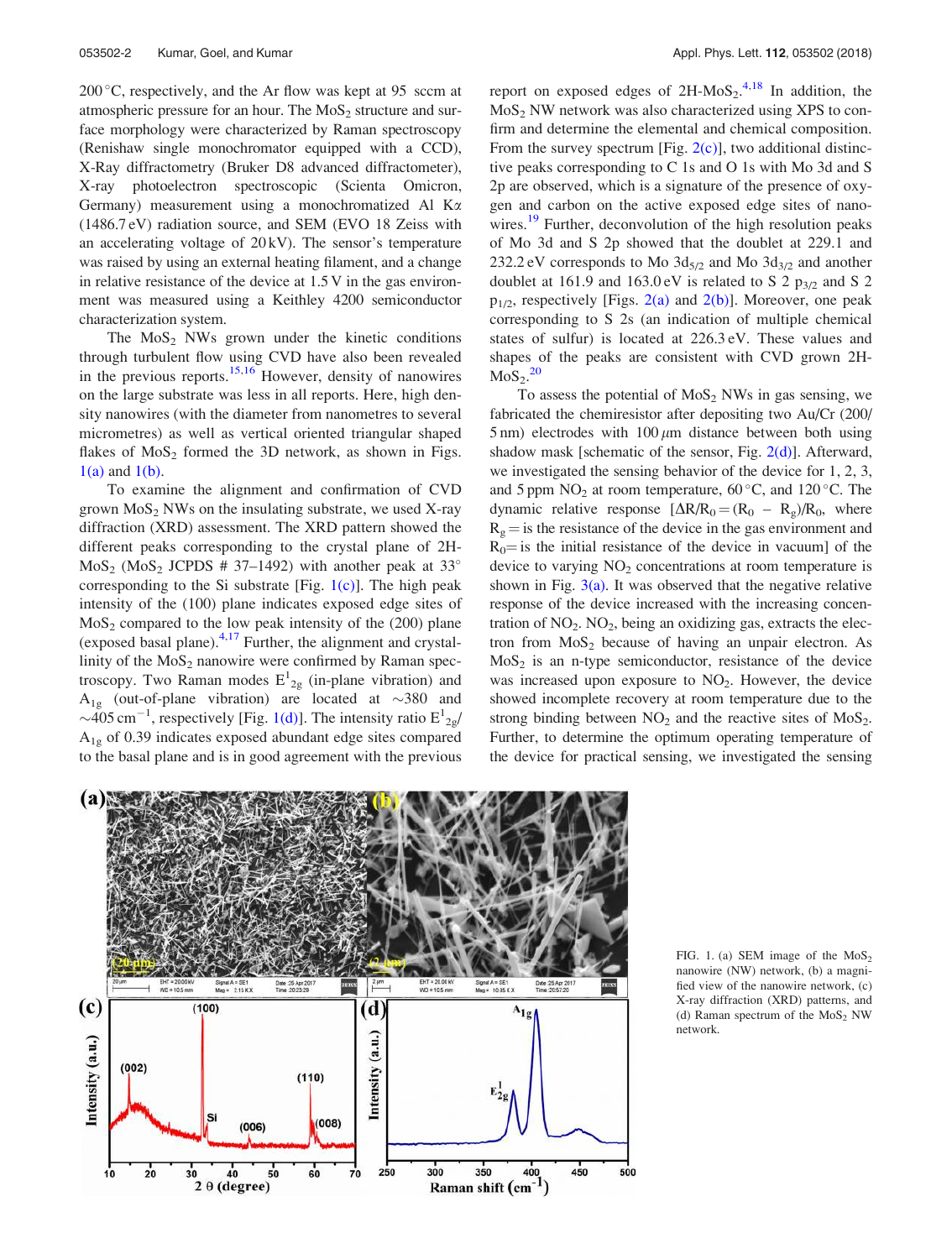

FIG. 2. (a) High-resolution Mo 3d spectra and (b) high-resolution S 2p spectra of the  $MoS<sub>2</sub> NW$  network. (c) XPS survey spectra indicate the presence of few oxygen and carbon on the MoS<sup>2</sup> nanowire. (d) Schematic illustration of the sensor.

behavior of the device at  $60^{\circ}$ C and  $120^{\circ}$ C. Interestingly, it was found that the device exhibited complete recovery to  $NO<sub>2</sub>$ at  $60^{\circ}$ C, as shown in Fig. 3(b). Thermal energy at  $60^{\circ}$ C was sufficient to desorb the gas molecules from the surface of the sensing layer. On the other hand, it was noticed that desorption of gas molecules was dominating over the adsorption at 120 °C, because  $NO<sub>2</sub>$  interaction reaction with  $MoS<sub>2</sub>$  is exothermic.<sup>21</sup> As a result, at 120 °C temperature, the device was able to recover its baseline (initial resistance) but deteriorating its response to  $NO<sub>2</sub>$  [Fig. 3(c)]. Similar behavior was also seen in previous reports of 2D material based gas sensors. $2.21$  Thus,



FIG. 3. Transient response of the sensor: (a) at room temperature (RT), (b) at 60 $^{\circ}$ C, and (c) at 120 $^{\circ}$ C. (d) Relative response vs NO<sub>2</sub> concentration graph, and here,  $R^2$  shows the quality of curve fitting. (e) Calculation of response and recovery time for  $5$  ppm of  $NO<sub>2</sub>$  at the optimum temperature  $(60 °C)$  of the sensor.

it is clearly observed from Fig.  $3(d)$  that the relative response in the range of  $7.2{\text -}18.1\%$  to  $NO<sub>2</sub>$  with the concentration ranging from 1 to 5 ppm at  $60^{\circ}$ C is superior to responses at room temperature and  $120^{\circ}$ C. In Fig.  $3(d)$ , the linear curve fitting of the experimental data of the sensor indicates that a higher slope was achieved at  $60^{\circ}$ C which confirms a rapid increase in the response compared to the response at room temperature and 120 °C. However, due to our experimental setup' constraints, we cannot measure the response below 1 ppm concentration. So, we calculated the lowest detection limit (LDL) of the sensor theoretically from experimental data according to the IUPAC definition<sup>22</sup> as  $LDL_{ppm} = 3 \frac{rms_{noise}}{slope}$ , where slope is the slope of linear fitting data from the relative response vs concentration (ppm). For calculation of the rmsnoise value, we took ten points at baseline of the sensor and fit the fifth order polynomial equation. Subsequently, rms<sub>noise</sub> was calculated as  $rms_{noise} = \sqrt{\frac{(Ri - R)^2}{N}}$ N  $\sqrt{\frac{(R_i - R)^2}{N}}$ , where N is the number of points, R<sub>i</sub> are the experimental data points, and R is the value calculated from the fifth order polynomial fitting. The noise and slope values of the sensor are  $0.00408$  and  $2.65$  ppm<sup>-1</sup> (response slope of the fitting line), respectively. So, the LDL value of the sensor for  $NO<sub>2</sub>$  was estimated to be about 4.6 ppb.

To gain insight into response and recovery kinetics of the  $MoS<sub>2</sub> NWs$ , we calculated the response time of 16 s and recovery time of  $172 s$  to  $5$  ppm  $NO<sub>2</sub>$  at device' optimum operating temperature [Fig.  $3(e)$ ]. Here, response and recovery time were calculated based on the time required to reach 90% and 10% of the maximum value after loading and deloading the gas from the sensing chamber, respectively.

In order to understand the selective nature of  $MoS<sub>2</sub>$ NWs, sensing behavior of the device was investigated for  $5$  ppm of  $NO<sub>2</sub>$  and 100 ppm of other interfering gases including  $H_2S$ ,  $CO_2$ ,  $CH_4$ , and  $H_2$  at optimum operating temperature  $(60^{\circ}$ C) of the sensor (resistance vs time graph, Fig. S1,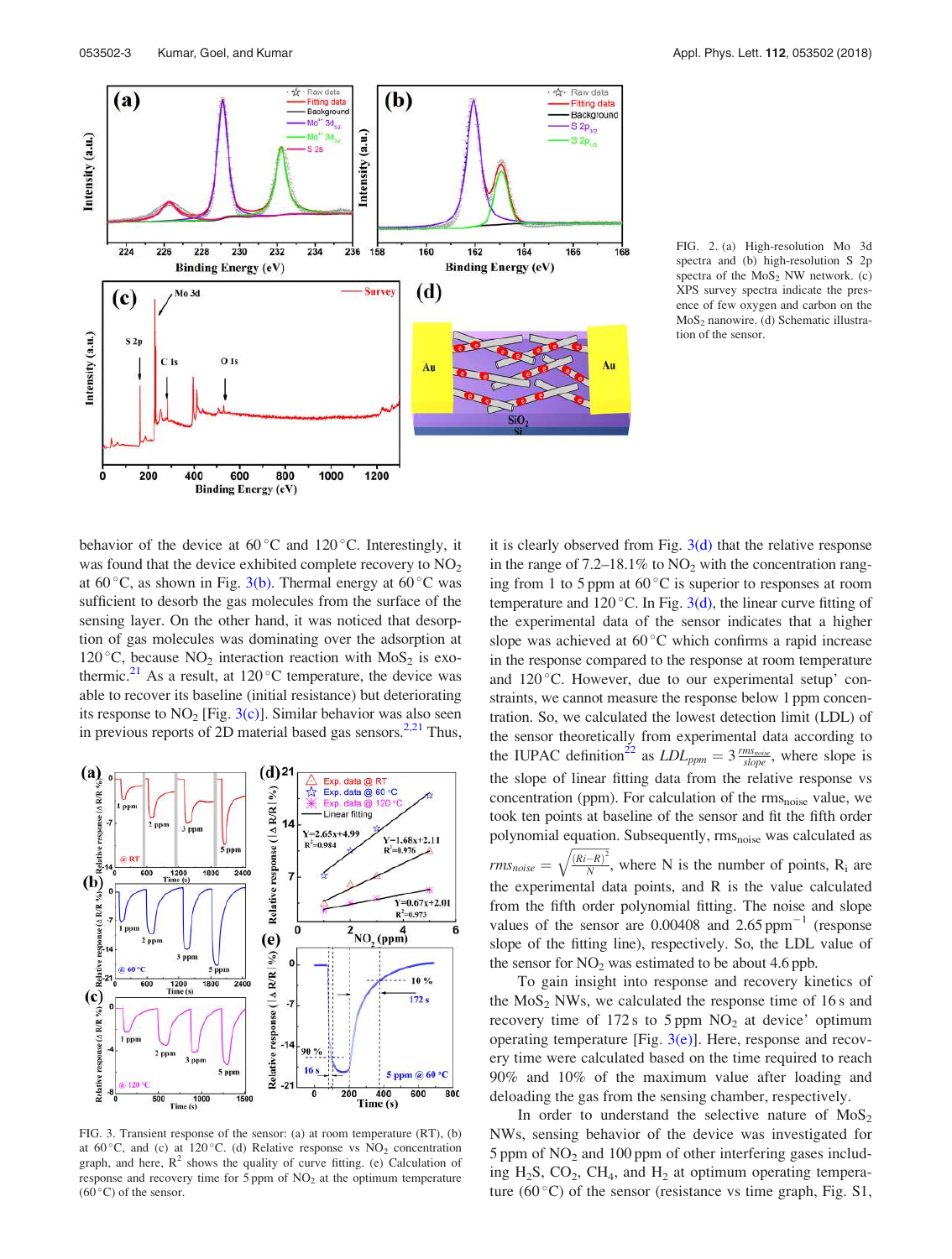

FIG. 4. Relative response of various gases at the optimum temperature  $(60^{\circ}C)$  of the sensor.

supplementary material). Despite the very low presence of  $NO<sub>2</sub>$  in the interfering environment, the device showed a higher relative response to  $NO<sub>2</sub>$  against other aforementioned gases (Fig. 4). The reliable selectivity of the sensor is attributed to the high adsorption energy of  $NO<sub>2</sub>$  on the exposed edge sites of the  $MoS<sub>2</sub>$  compared to other earlier mentioned gases. $23,24$ 

Here, the gas sensing mechanism of the  $2D$  MoS<sub>2</sub> NW network is attributed to the changed carrier concentration of  $MoS<sub>2</sub>$  due to physisorption or chemisorption, or both, of the gas molecules. A variation in carrier density depends mainly on the behavior (oxidizing or reducing) of gas as well as active site density on the surface of  $MoS_2$ . At room temperature, a large number of reactive sites are occupied with oxygen and humidity, which extract electrons after reacting rapidly with the exposed sites [Mo edge (10  $\overline{1}$  0) and S edge  $(\overline{1} \ 010)$ ] of the MoS<sub>2</sub> NWs.<sup>25,26</sup> Moreover, oxygen was chemisorbed on the sulfur vacancy because high crystalline  $MoS<sub>2</sub> NWs$  have high vacancy density than low crystalline  $M_0S_2$ .<sup>27</sup> Thereby, the electron concentration was decreased and the depletion region was increased at the surface of nanowires as shown in Fig.  $5(a)$ . So, on exposure to  $NO<sub>2</sub>$ , a less number of molecules was absorbed on the nanowire network due to the already presence of oxygen and humidity on the surface, leading to the weak response to  $NO<sub>2</sub>$  at room temperature [Fig.  $5(a)$ ]. Further, annealing the device at  $60^{\circ}$ C in a vacuum, oxygen molecules and humidity were desorbed from the surface of  $MoS<sub>2</sub>$  [Fig. 5(b)]. Consequently, the availability of active edge sites and electron concentration in nanowires were enhanced, resulting in the extraction of more number of electrons by  $NO<sub>2</sub>$  molecules. So, the high response of the device at 60 °C is attributed to abundant edge sites and defects along with a large surface to volume ratio. To validate this, we measure the I-V characteristic of the device at room temperature and 60 °C in a vacuum and it was found that conduction was less at room temperature (Fig. S2, supplementary material). In addition, modulation of potential barriers at the intersections of the nanowires during adsorption/desorption of gas molecules also assisted in enhancing the sensitivity of the device  $[Fig. 5(c)]$ .

On the other hand, response and recovery kinetics of the device are superior to other  $MoS<sub>2</sub>$  gas sensors (see supplementary material, Table S1). Relatively quick adsorption and desorption of gas molecules from the  $MoS<sub>2</sub> NW$ s are attributed to high conductivity as well as rapid interaction of gas molecules with exposed edge sites of nanowires. The high conductivity of the  $MoS<sub>2</sub>$  nanowire can be elucidated in part by exposed coordinatively unsaturated Mo atoms (the Mo d orbital originates from the conducting state above the Fermi level) and sulfur vacancies (i.e., Mo cluster) in the  $MoS<sub>2</sub>$ NW structure because mainly low Miller index edges are perfect to localize the metallic states.<sup>9,28,29</sup> Moreover, nanowires helped to diffuse the gas molecules rapidly and efficiently in the nanowire network.<sup>11</sup>

In conclusion, we have developed a highly efficient chemiresistor based on a  $MoS<sub>2</sub> NW$  network with high selectivity toward  $NO<sub>2</sub>$  against various other toxic and combustible gases. The  $MoS<sub>2</sub> NW$  network was synthesized through controlled vapor flow using the CVD process. The device exhibited considerable sensitivity (18.1%) and fast response/recovery  $(16/172 s)$  to 5 ppm NO<sub>2</sub>; moreover, it can detect down to 4.6 ppb. Thus, the 2D  $MoS<sub>2</sub> NW$  based sensor is a perfect candidate for air quality monitoring and industrial process control applications for fast and reliable detection of  $NO<sub>2</sub>$ .



FIG. 5. Proposed sensing mechanism of the sensor: (a) at RT (more depletion of electrons by oxygen and humidity) and (b) at  $60^{\circ}$ C (available abundant active sites to interact with  $NO<sub>2</sub>$  molecules). (c) Potential barrier formed at the intersection of the nanowires.